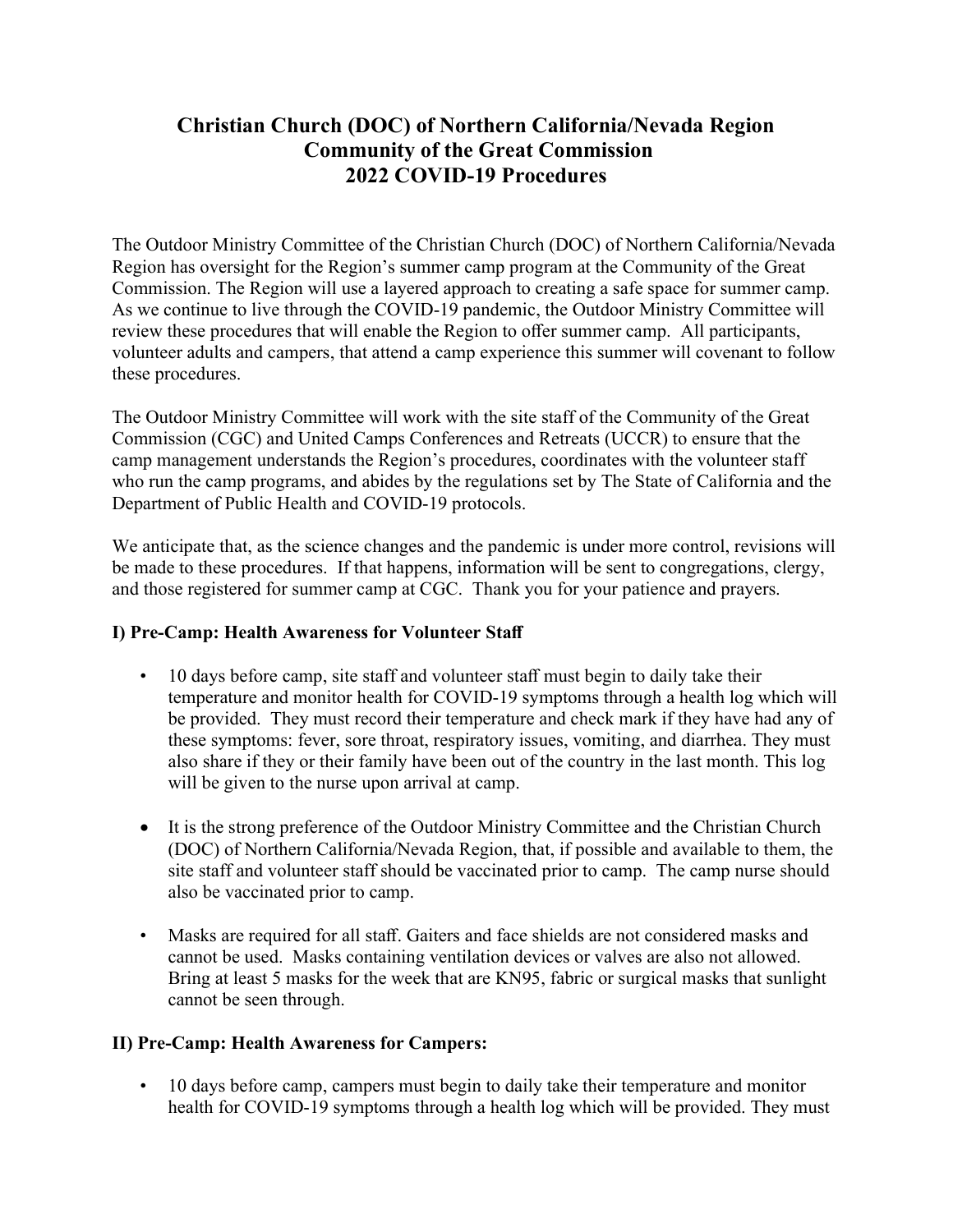record their temperature and check mark if they have had any of these symptoms: fever, sore throat, respiratory issues, vomiting, and diarrhea. They must also share if they or their family have been out of the country in the last month. This log will be given to the nurse upon arrival at camp.

- Masks are required for all campers. Gaiters and face shields are not considered masks and cannot be used. Masks containing ventilation devices or valves are also not allowed. Bring at least 5 masks for the week that are KN95, fabric or surgical masks that sunlight cannot be seen through.
- A supplemental packing list will be emailed to all registered campers for items to bring to their camp and items to leave at home.

## III) First Day of Camp Check-In

- Parents/Guardians or congregation representatives will not be able to tour the camp when dropping off their camper(s).
- Campers will arrive as close as possible within a designated time frame assigned to them. Parent/Guardians and campers will remain in their vehicle at a designated parking area until the check-in staff comes to their car.
- The camp nurse will meet individually with each camper at their vehicle to go over their medical form, to check in their medications, to answer any questions the camper or their parents/guardians may have, and hear any concerns. All campers will also have their temperature taken, and will have a COVID-19 health screening at this time.
- When a camper checks in at camp, his/her family will not be allowed to the cabins or other areas of the site. Once a camper completes the check in process, they say good-bye at the car and will go to their cabin and remain with their small group and counselors either in their cabin or another designated area.

#### IV) During Camp:

- Monitoring We will have daily temperature checks and health screening every morning and evening as a part of ongoing monitoring of the health and safety of the campers, counselors, staff, and volunteers.
- All activities, including play, prayer, worship, study, and service will include mask wearing, distancing, and frequent hand washing/sanitizing.
- Masks are required at all times indoors, unless you are showering or brushing your teeth. There will be mask breaks outdoors.
- Large group activities, (worship, keynote, games, meals) will be structured so that small groups stay together and distanced from other small groups.
- If a camper or counselor shows symptoms of COVID-19 during camp, that individual will be isolated from their small group, with proper supervision, while awaiting a parent/guardian to arrive to take the camper home. It matters not if that is day 1, hour 1 or day 4, hour 18. For the well-being of their small group and the entire camp, campers or counselors with symptoms of COVID-19 will be required to leave the property. The camp nurse will work with the family, director, and site manager to determine next steps.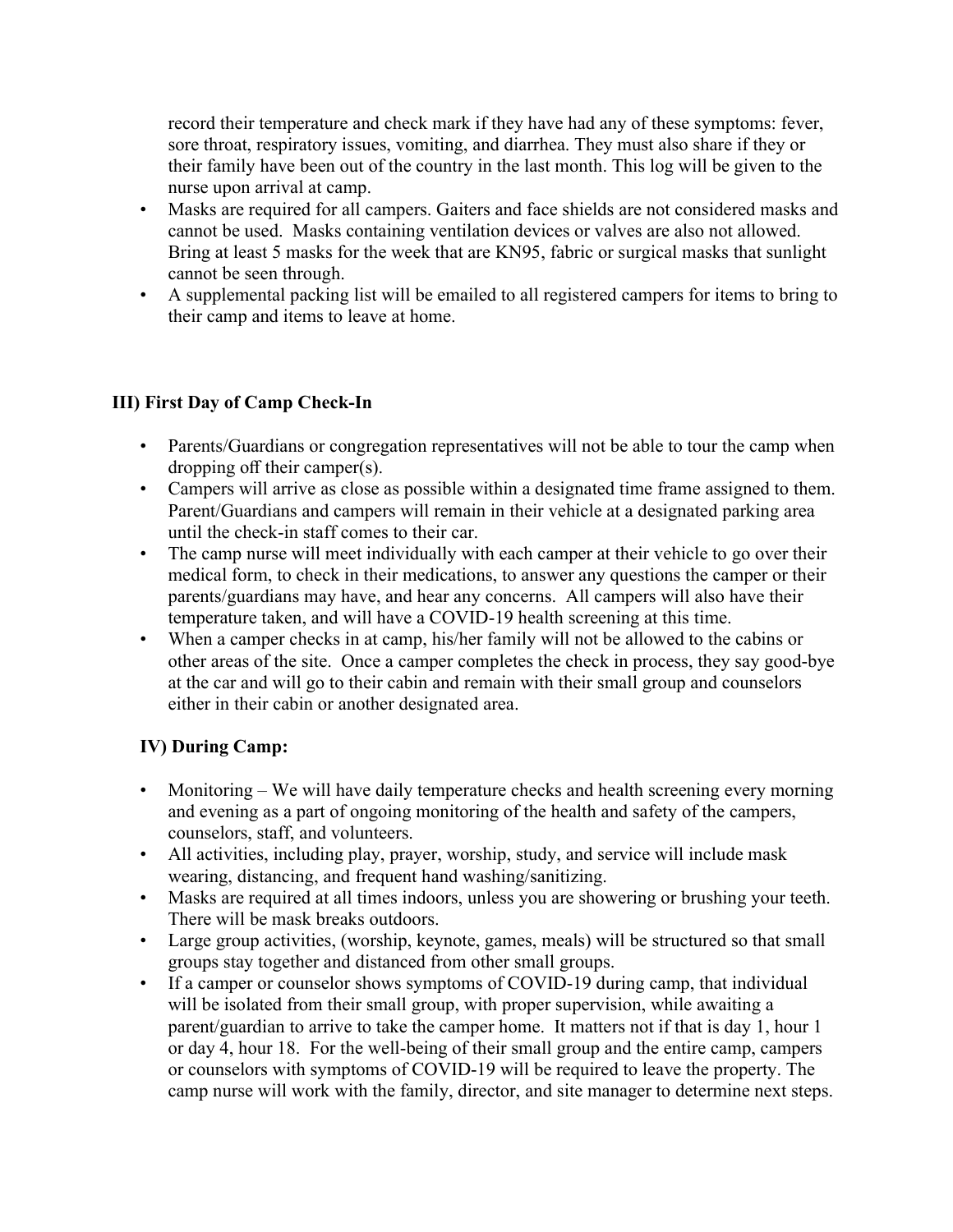- Campers or Counselors with medical conditions that could present as COVID-19 will be first monitored, and then in consultation with medical staff, the camp directors will determine if that camper should leave camp.
- Camp bathrooms and shared spaces (i.e. Dining Hall) will be cleaned and disinfected daily. There will be signs encouraging safe practices posted around camp (i.e. handwashing, not leaving toiletries on counter tops, etc.)
- There will be adjustments to the facilities to allow for social distancing and open air spaces. The Dining Hall, Bobbitt Hall, and Claar Hall will have all the doors opened and fans circulating air through the building.
- As far as possible, campers will be asked to sleep alternatingly in upper and lower bunks, providing as much social distancing as possible.
- Contact During the Week Parents/Guardians will be required to give a phone number that is the best way to reach them in the event of an emergency. As we will be on high alert regarding possible COVID risks, we ask that parents/guardians are especially attentive to calls from Camp so that we may be able to address any possible issues as rapidly as possible.
- Small Group Life While this impacts some camp programs more than others, we will be having cabin groups stay together for most of the week. This would include meal-times and study groups.
- We are asking that siblings who identify as the same gender be put in the same cabin, and that as much as possible, cabin groups will be occupied by those who traveled to Camp together (i.e. if your church drove up together, all of the people who identify as the same gender would be asked to stay in the same cabin).
- Mealtimes The tables will be distanced from one another and we will make use of outdoor picnic tables and some staggered meal times can be established, but the whole cabin will sit together for all meals. Cleaning will be carried out by camp staff after every meal. UCCR and site staff are continuously working on the safest food service procedures and will follow state and CDC guidelines for food service.
- Singing can be a large part of the camp experience. The camp directors will determine the times and places for singing. Masks (as always) will be required during singing.

## V) Last Day / Pick Up at Camp

- When parent/guardian or congregational transportation arrives to pick up campers, they will be directed to a designated parking area and asked to remain in their vehicles.
- When confirmed that transportation is on site, camper(s) will be released from their small group to their parent/guardian or congregational transportation.
- Sign out procedures will be conducted at the parent's/guardian's car or congregational transportation.

## VI) Post Camp Notification

- If a camper/counselor is sent home with COVID-19 symptoms they agree to get a COVID-19 test and report results to the camp director.
- Parents will receive an email and/or text reminder that if your camper shows COVID-19 symptoms in the next week, please contact the camp director.